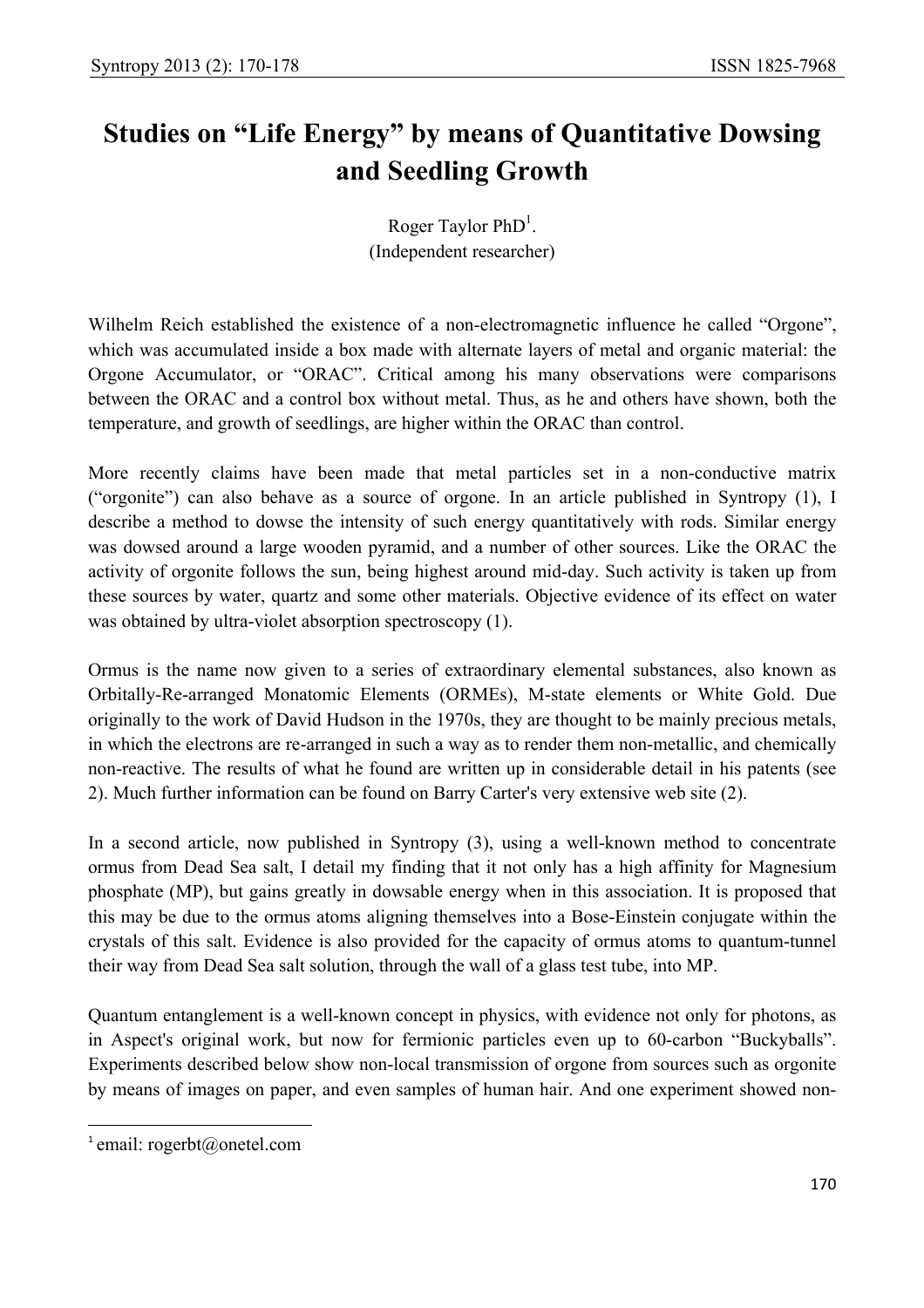local transmission of frequency-information. This evidence is based both on dowsing, and more objective measures: UV spectroscopy (article in preparation) and here on seedling growth.

Finally, I present preliminary results suggesting that an "entropic" (or "chaotropic") form of subtle energy may be possible, and can easily be generated.

## *Non-local transfer of dowsable energy by means of images on paper, and by human hair*

Karl Welz puts on his web site (4) a logo, which is an identical copy of one which has been printed and placed close to the orgonite block of one of his devices in his place in the US - "logo" in Fig. 1. He invites one to download this and feel the energy. While I could not feel anything, I could dowse it easily enough. In further tests I made a random "glyph" in black ink, copied it, and put one copy under a piece of orgonite, and dowsed the other at some 30 metres distant. The transfer of dowsable energy was obvious (Table 2). On dowsing some other images (see Fig. 1, Table 1), it was clear that, as Welz maintains, the intensity of transfer depends on the degree of similarity of the two images.



Fig. 1

| Table 1                                         |                     |    |  |  |
|-------------------------------------------------|---------------------|----|--|--|
| <b>Image under orgonite</b> Image dowsed Radius |                     |    |  |  |
| Glyph                                           | Identical glyph     | 64 |  |  |
| Glyph                                           | Similar glyph       | 59 |  |  |
| Glyph                                           | <b>Black square</b> | 32 |  |  |
| Glyph                                           | 5 green spots       | 0  |  |  |
| Glyph                                           | Orb                 | 0  |  |  |
| Orb                                             | Orb                 | 85 |  |  |
| Orb $(+10 \text{ copies})$                      | Orb                 | 40 |  |  |
| Orb (copies burnt)                              | )rh                 | 70 |  |  |
|                                                 |                     |    |  |  |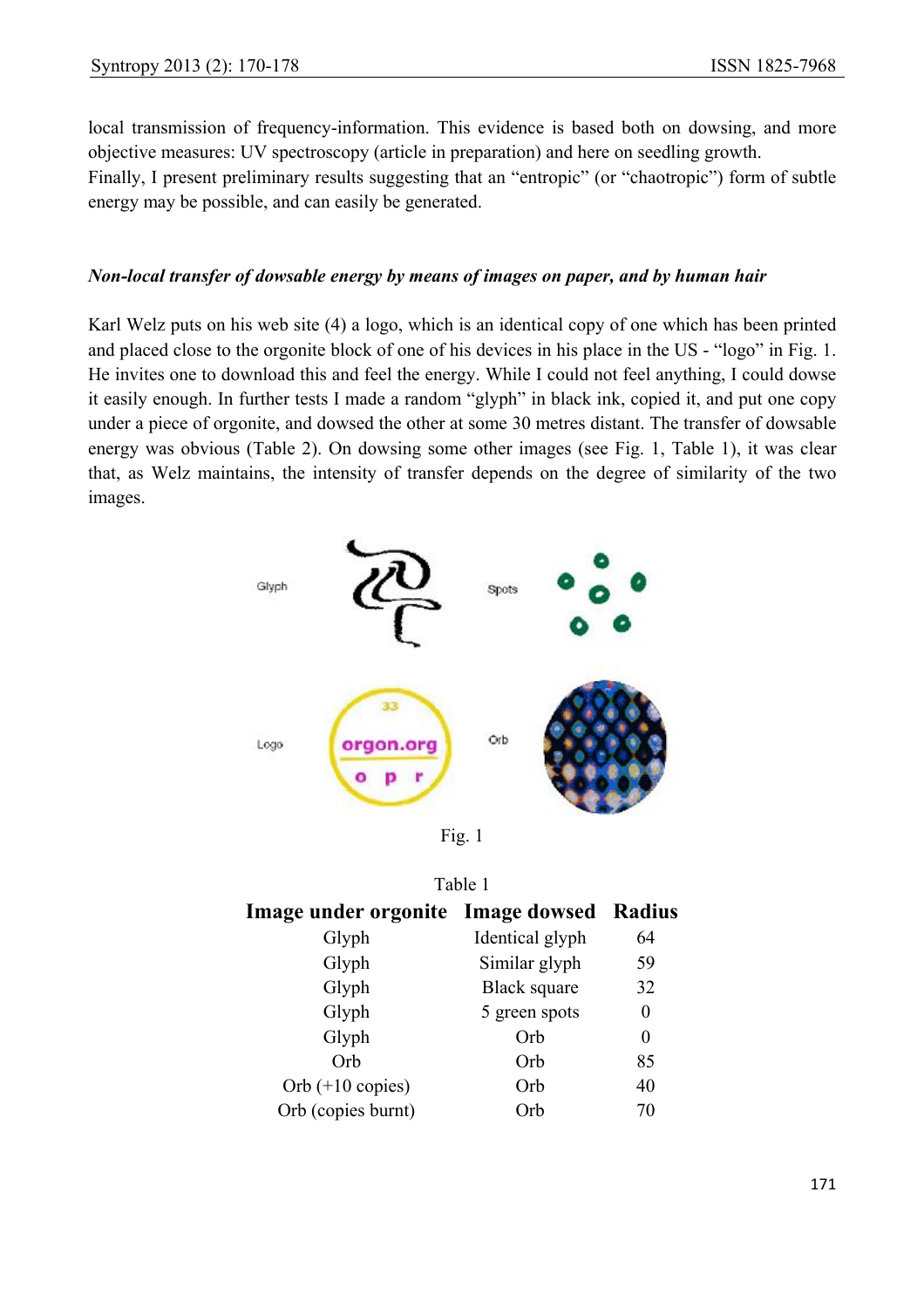Paper alone does not seem to form an adequate entanglement – perhaps because the the energy becomes "diluted" among all the paper in the world. The best transfer would thus be achieved by a unique image. The "orb" represents an attempt to create one. With the existence of many copies, however, the image will be less unique, so that one might expect the energy to be correspondingly "diluted". Preliminary evidence that this may be true could be drawn from the last two lines of the table: an additional ten copies of the orb were made, and kept in the house distant from the orgonite. After dowsing the original image, these copies were burnt, and the original dowsed again.

In radionics one frequently makes use of a clip of hair from the individual being treated, to serve as the "witness". This will have something of the unique signature of that individual. Accordingly I cut two samples of my hair, and compared the transfer between them with the transfer from my hair to that of another man, and vice-versa (Fig. 2). In this case special care was taken to make repeat dowsing by approaching the sample from different directions, so as to minimise the possibility of subconsciously aligning readings to e.g. a particular daisy in the lawn.



NON-LOCAL TRANSFER OF PYRAMID ENERGY BY MEANS OF **HAIR SAMPLES** 

#### *Non-local transfer of orgone across the Atlantic*

Many experiments have shown that the energy of orgonite comes to a maximum close to mid-day – e.g. that shown in (1). Not shown in this published article, however, are the results of dowsing Karl Welz' logo at various times of the same day. These were seen to come to a maximum later in the afternoon – presumably when the sun is highest in the eastern USA (Fig. 3).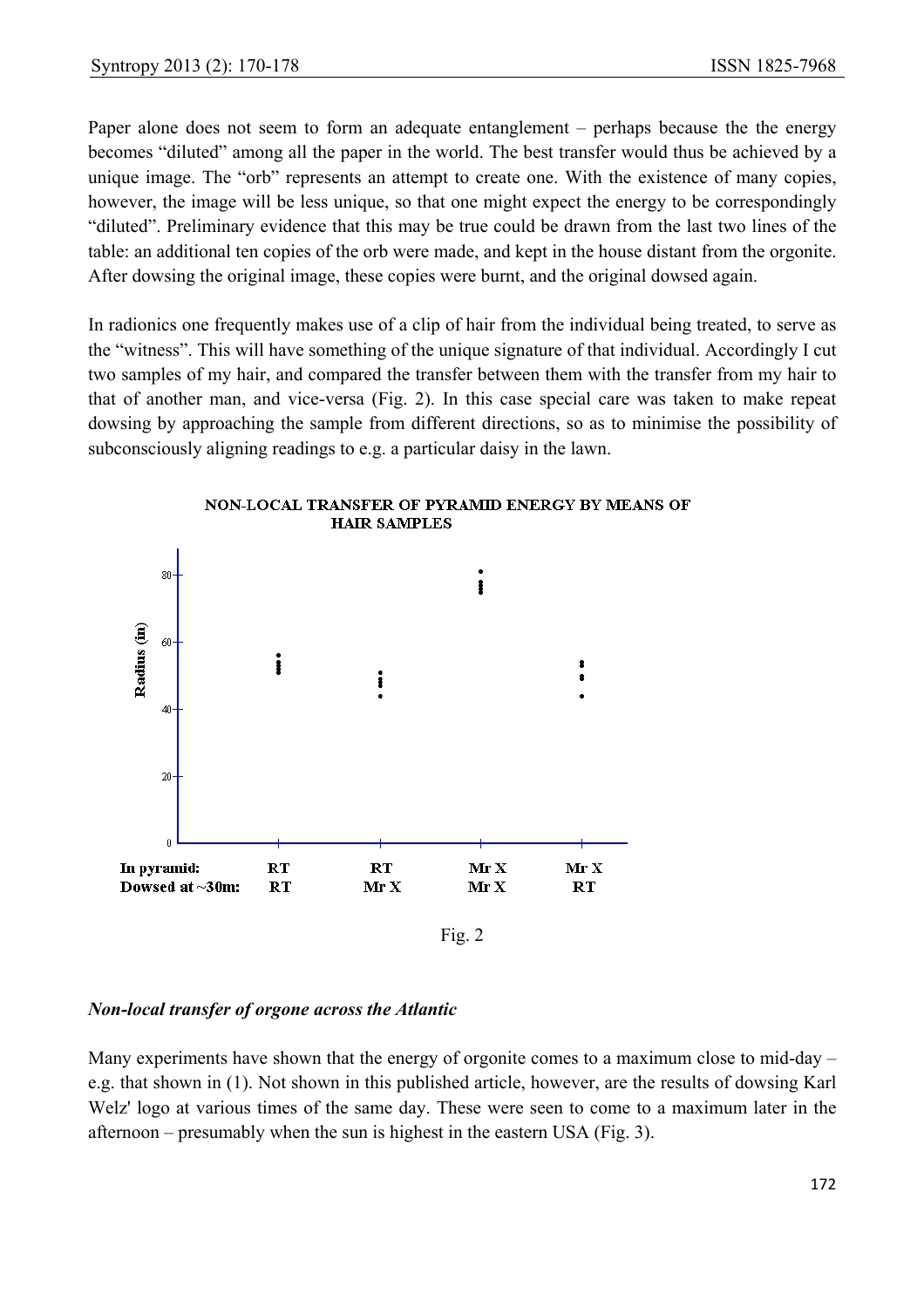

Fig. 3

# *Non-local transfer of frequency information and storage in Ormus/MP*

The uptake of ormus by Magnesium phosphate, with great enhancement of its activity, has been established (3). The following experiment tested the possibility that information applied during the uptake process might be taken up and retained thereafter in stable form.

Sinusoidal frequencies were generated with a small Rife instrument. The leads, which would normally be connected to sticky contact pads, were connected to two metal plates. For non-local transmission a flat piece of orgonite was placed between these plates, and the whole surrounded by the cylinder of the chosen printed pattern (Fig. 4a).



Fig. 4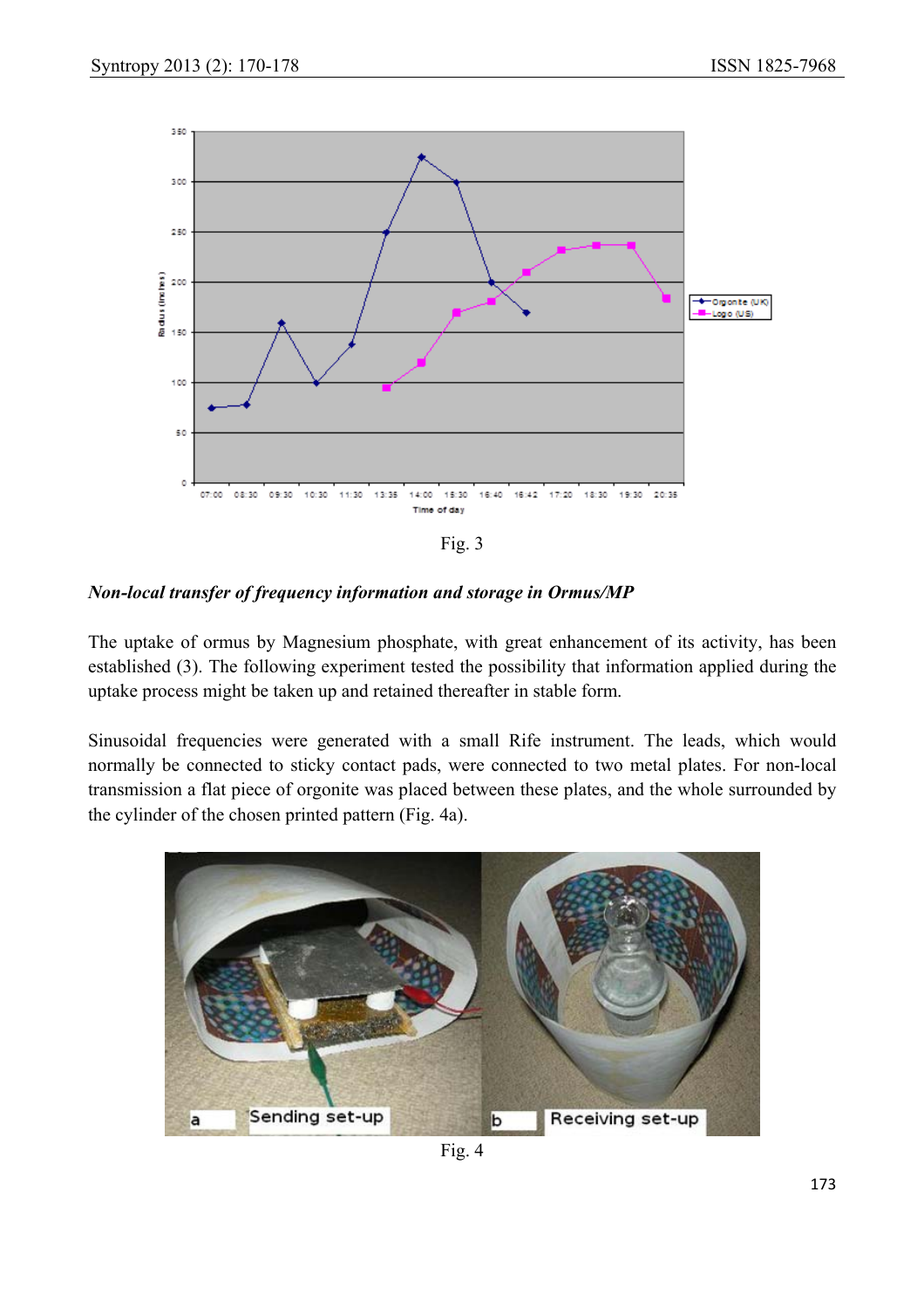At maximum setting the instrument puts out about 36V, making an electrostatic field of about 12V/cm. At the remote site, some 15m distant, MagPhos crystals were placed in a flask, surrounded by another copy the pattern (Fig. 4b). After switching on the output, about 40-60ml 50% DSS was added to the flask. To ensure that all frequencies get a chance to be taken up (since the uptake of ormus is so rapid) the Rife was set to cycle repeatedly through all the selected frequencies, allowing only 5sec for each.

Three samples were prepared, with either five, or one, or no frequencies applied. These were dowsed blind by Dr Cyril Smith by his method described in (4). Results from the 5-frequency sample showed a remarkable correspondence (Fig 5).



Fig. 5

# *Seedling growth experiments*

Results obtained by dowsing are to some extent subjective, and not easily repeatable. These experiments with seedling growth are intended to fulfill the requirement for a more objective backup.

Sixty mung beans were distributed on two plastic grids and these were each suspended on frames over ~450ml water in plastic containers so that they were partly covered with water. The containers were kept in a temperature-controlled incubator, at 25 degrees (Fig.6).

As the source in this case, a scalar field was used instead of a torsion field. (A scalar field comprises approximately equal proportions of R- and L-torsion). To generate such a field I used a special antenna with windings designed as far as possible to cancel their magnetic fields (Fig. 6). This was pulsed with10kHz square waves from a signal generator. Remote entanglement was achieved with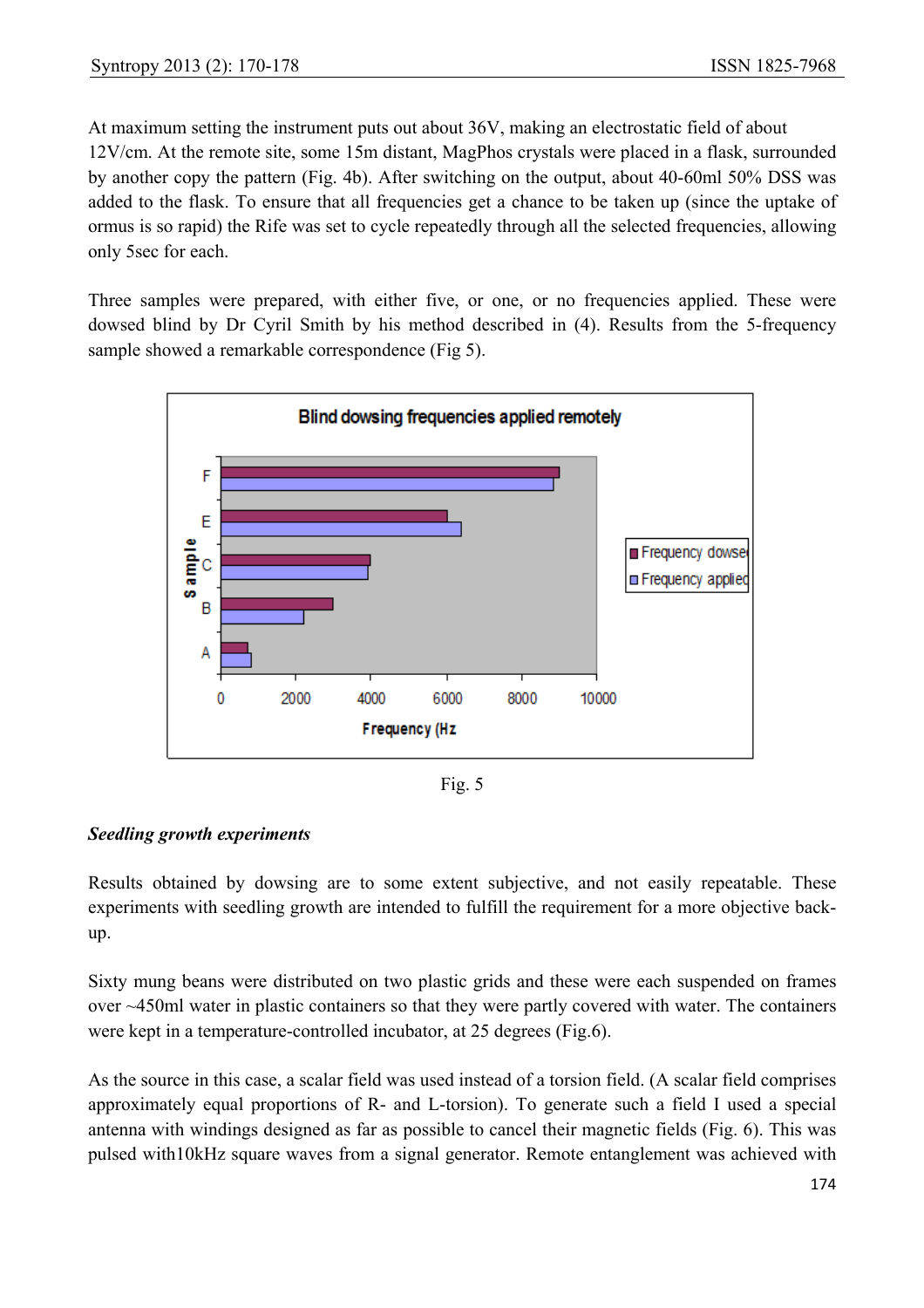the same pair of images used in the experiments above: one in the form of a cylinder over the scalar antenna, and the other arranged to cover most of the inside of the incubator (Fig. 6). The source was in a room some 15m distant from the incubator.

The beans were set up in the evening, so that they had about 12h to swell. At 9am the following morning, and each morning afterwards for up to 5 days, the grids were taken out, allowed to drain on tissue for ~1 min, then weighed. The result below records the combined increase in weight of the two grids over the starting weight. Knowing that effects of healers on plant growth are sometimes more pronounced when they are grown in salt solution, I have tried two concentrations: 8mg/ml and 6mg/ml



Fig. 6

The results of the first two experiments, with different NaCl concentrations, seem to indicate a clear increase in growth brought about by the remote field (Fig. 7).

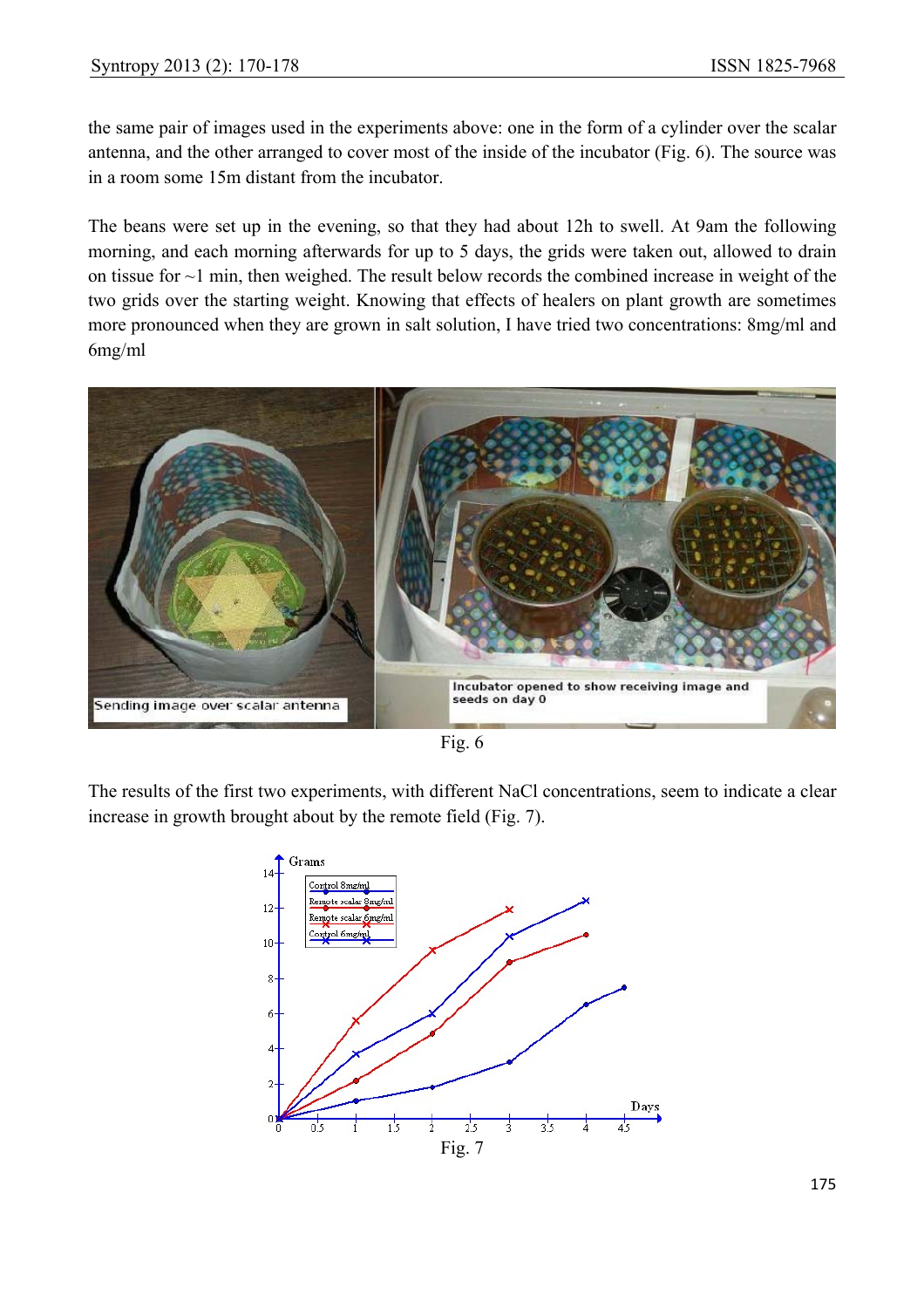To enable statistical treatment, a number of similar experiments were carried out. To reduce time involved, these were only taken to Day 2. Table 2 shows a syntropic effect of the remote scalar field.

#### Table 2

# REMOTE SCALAR *Weight added at Day 2 (gm)\**

|        | Remote scalar                      | Control |
|--------|------------------------------------|---------|
|        | 9.6                                | 4.8     |
|        | 7.8                                | 6.1     |
|        | 7.9                                | 4.8     |
| Means: | 8.43                               | 5.23    |
|        | Difference (Test-Control) = $+3.2$ |         |

P<0.02

(\**Seedlings grown in 6mg/ml NaCl)* 

#### *Generation of an entropic, or chaotropic, influence*

Aluminium, unlike most metals, is reported in Russian work to block torsion fields. My dowsing confirms this – but the block is only temporary: after an hour or so, a syntropic field will come through even 1mm Aluminium sheet, and will then charge water. Moreover, the Aluminium, again unlike most metals, retains a dowsable charge for a long time. It was of interest to test the effect of an Aluminium salt in solution. Thus the scalar field was passed through a stainless steel pan containing 1% potash alum to a depth of ~8cm. A jar of previously-charged water placed in this pan was now found to lose its charge very quickly. This experiment was repeated, but with the influence delivered remotely by entanglement between a pair of images. As before the water lost its charge in minutes, while in a control with alum replaced by 1% NaCl it retained its charge (Fig. 8). This subject will be presented in more detail in a formal article.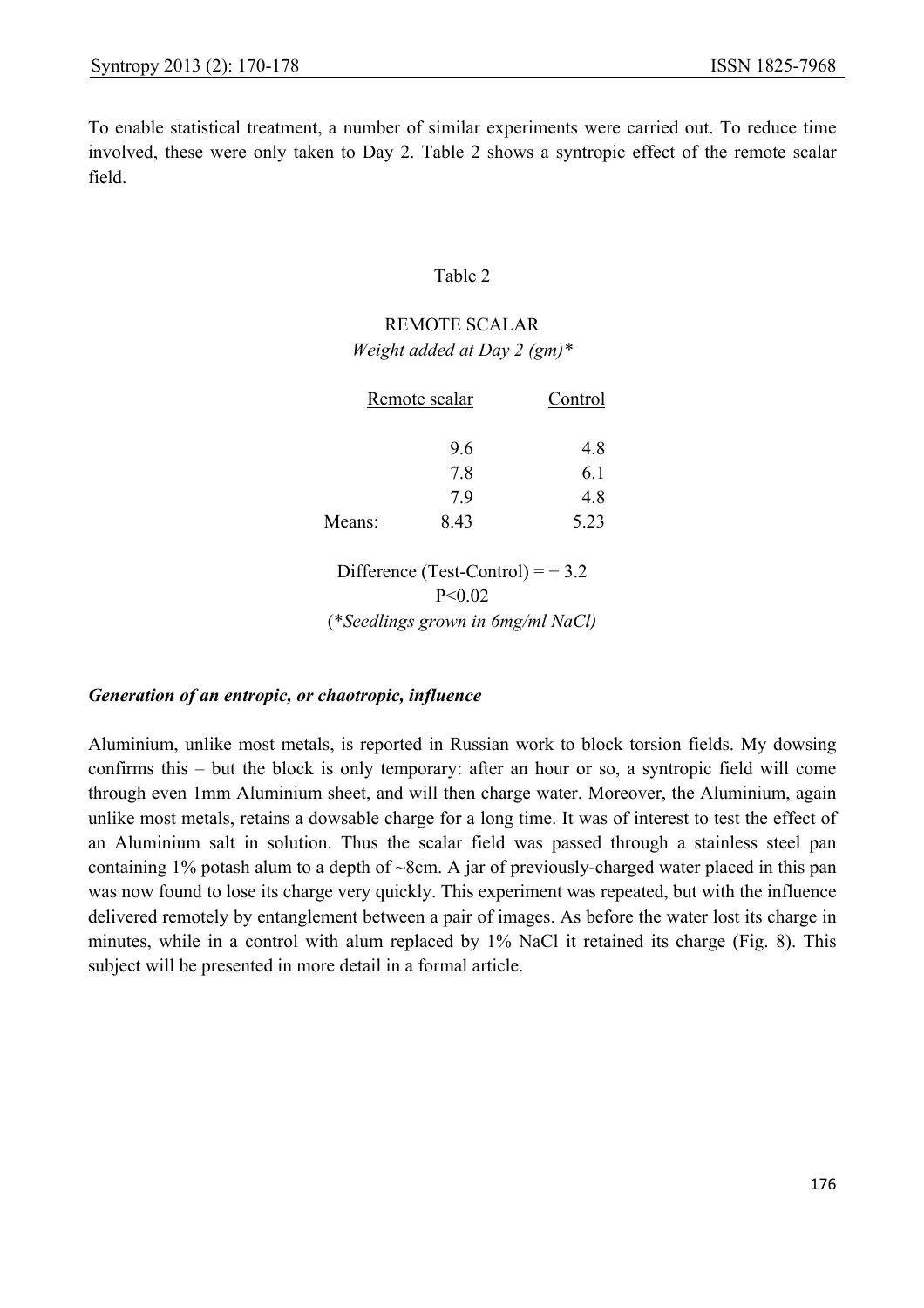

A similar experiment was set up to test the effect of remote DOR on seedling growth. As preliminary dowsing tests had shown, over time the syntropic field finds its way through the alum solution (just as it did with sheet Al). But this can be stopped by continuous stirring, which was therefore done in these experiments. The results of eight experiments indicate a significant negative effect on seedling growth (Table 3).

| Table 3                             |            |         |  |  |
|-------------------------------------|------------|---------|--|--|
| Weight added at Day 2 (gm):         |            |         |  |  |
|                                     |            |         |  |  |
|                                     | Remote DOR | Control |  |  |
|                                     | 66         | 11.3    |  |  |
|                                     | 55         | 96      |  |  |
|                                     | 73         | 11.9    |  |  |
|                                     | 51         | 92      |  |  |
| Means:                              | 6 13       | 10.5    |  |  |
| Difference (Test-Control) = $-4.37$ |            |         |  |  |
| $P \le 0.002$                       |            |         |  |  |

#### *Conclusions*

- 1. Macroscopic quantum entanglement is already known from such phenomena as the many examples of non-local communication between identical twins. The results obtained here indicate that it may also be obtained between identical images on paper. As such it forms a system that seems to offer ready experimental application.
- 2. Storage of intention in water, crystals, etc. has been much explored in healing research, and Tiller's group have evidence for storage of intention in an electronic device. The storage of frequency-information in ormus/MP could be the basis of another useful method. It may have the additional advantage of the very strong syntropic effect of ormus/MP – which can be further